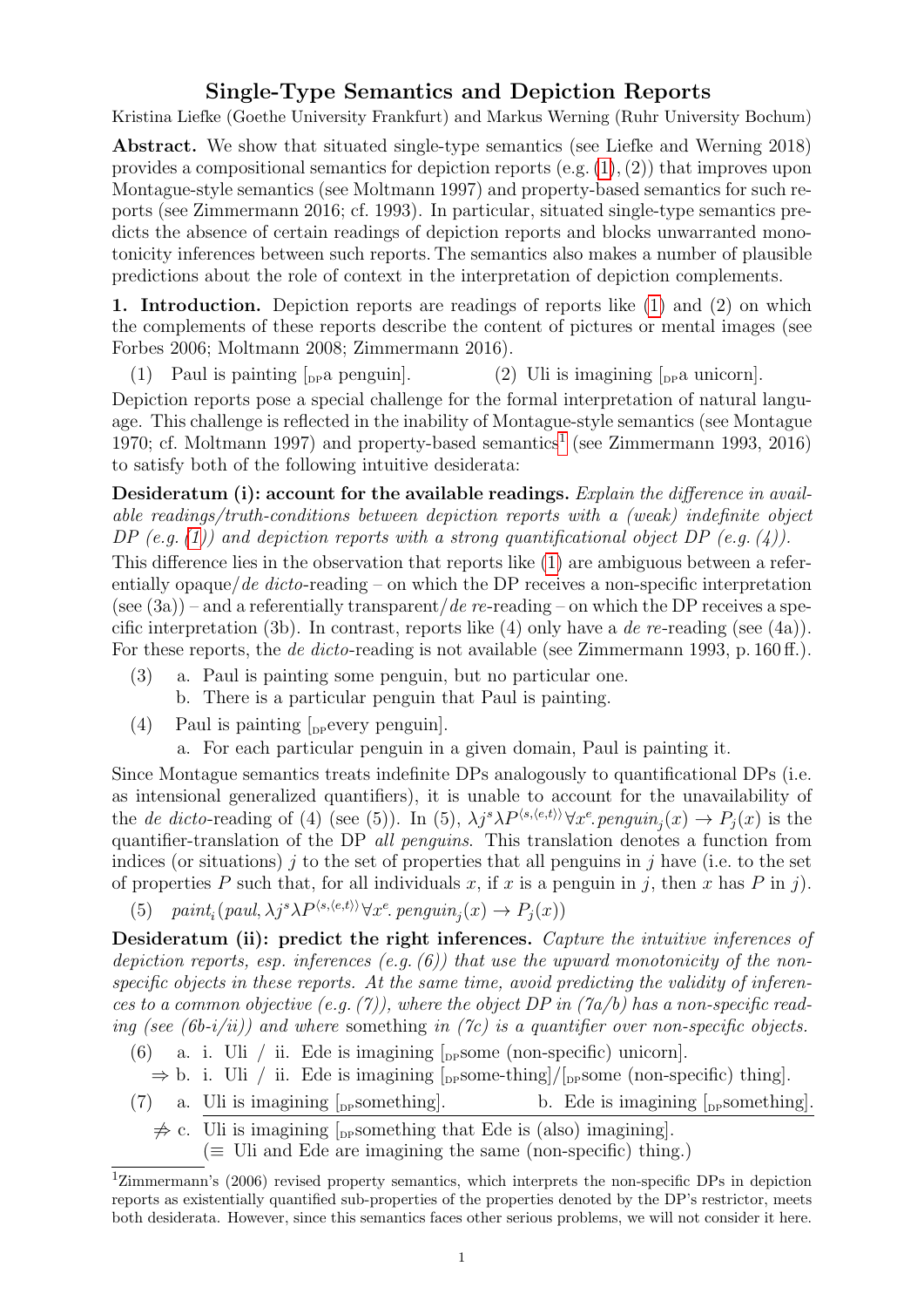Since Montague-style semantics and property-based semantics validate the inference from  $(6a-i/ii)$  to  $(6b-i/ii)$  (see (8) for the case of Montague-style semantics) – s.t. they assign the same (abstract) object to the two occurrences of *something* in  $(7a) \& (7b)$ , they wrongly predict the validity of (7) (see (9); cf. Zimmermann 2006, pp. 730–731). This prediction is based on the possibility of quantifying over the non-specific objects in  $(7a) \& (7b)$  and on the observation that the quantifier  $\exists Q^{\langle s,\langle\langle s,\langle e,t\rangle\rangle,t\rangle\rangle}$  in (9b) has the same witness for Uli's as for Ede's imagining. The validity of (6) (see (8)) relies on the monotonicity rule (8c). This rule uses the observation that Q is less specific than  $\mathcal{P}^{\langle s,\langle \langle s,\langle e,t\rangle \rangle,t\rangle)},$  i.e.  $\mathcal{P} \subseteq \mathcal{Q},$  given the empirical assumption that imagining or depicting a specific object (satisfying  $P$ ) always involves imagining or depicting a less specific object (satisfying  $\mathcal{Q}$ ). For inspiration about how to motivate this rule, the reader is referred to (Zimmermann 2016, (106) on p. 758):

(8) a. (6a-i) = 
$$
imagine_i(uli, \lambda j \lambda P \exists x. unicorn_j(x) \land P_j(x))
$$
  
\nb.  $(\lambda j \lambda P \exists x. unicorn_j(x) \land P_j(x)) \subseteq (\lambda j \lambda P \exists x. P_j(x))$   
\nc.  $\forall P \forall z^e. imagine_i(z, P) \rightarrow (\forall Q. P \subseteq Q \rightarrow imagine_i(z, Q))$   
\n $\Rightarrow d. \overline{(6b-i)} = imagine_i(uli, \lambda j \lambda P \exists x. P_j(x))$   
\n(9) a.  $imagine_i(uli, \lambda j \lambda P \exists x. P_j(x))$  b.  $imagine_i(ede, \lambda j \lambda P \exists x. P_j(x))$ 

⇒ c. 
$$
\exists Q. imagine_i(uli, Q) \land imagine_i(ede, Q)
$$
  
**2. Proposal & Background.** We propose to meet the above desiderata  
Montague- or property-style semantics for depiction reports by a situated s

by replacing ingle-type semantics (abbr. 'STS'; see Liefke and Werning 2018, hereafter  $L \& W$ ). STS interprets sentences and referential DPs as  $(\text{type-}\langle s,\langle s,t\rangle\rangle)$  functions from contextually specified situations (CSSs) to sets of situations. In particular, STS interprets the DP a penguin as (10) (see L & W, pp. 660–663). Below,  $\sigma$  and  $\sigma'$  are variables over situations;  $\sqsubseteq$  is a partial ordering on the set of situations. We identify situations with informationally incomplete spatiotemporal world-parts. We assume that situations are obtained from a possible world by reducing the information about a particular spatio-temporal location in this world to the contextually salient information (see L & W, pp. 657–659).  $\sigma' \sqsubseteq \sigma'$  asserts that  $\sigma$  contains all information that is contained in  $\sigma'$ , i.e. that  $\sigma$  is an (informational) extension of  $\sigma'$ .

(10) [a penguin] = 
$$
\lambda \sigma'
$$
. {  $\sigma \mid \sigma' \sqsubseteq \sigma \&$  some inhabitant of  $\sigma$  is a penguin }

The above interpretation enables STS to explain the truth-evaluability of DP fragments (e.g. (11a); see L & W, pp. 656–667) and to capture semantic inclusion relations between DP fragments and sentences (e.g. the inclusion of  $(11a)$  in  $(11b)$ ; see L &W, pp. 670–674):

(11) Paul & Mary are doing a wildlife tour through New Zealand. After lying in wait for indigenous animals for some time, Paul points at a rustling bush and whispers (a). a.  $\int_{DP} A$  penguin.  $\equiv$  b.  $\int_{DP} A$  penguin is approaching from over there.

STS assumes that attitude complements (incl. depiction complements) are uniformly interpreted as situations (see L & W, pp. 664–665). Such situations are obtained from the complements' interpretation at a contextually specified situation (i.e. from a set of situations) by a context-dependent choice function f (see von Heusinger 2013). f selects a situation from this set in dependence on a contextual parameter, c, for the described depicting event (below:  $c :=$  Paul painting in the CSS;  $c' :=$  Uli imagining in the CSS;  $c'' :=$ Ede imagining in the CSS). The interpretation of [\(1\)](#page-0-0) at the CSS  $\sigma_0$  is given in (12):

(12) 
$$
\{\sigma \mid \sigma_0 \sqsubseteq \sigma \& \text{ in } \sigma, \text{ Paul points } f_c(\{\sigma' \mid \sigma' \in \llbracket a \text{ penguin} \rrbracket(\sigma')\})\}
$$

 $\{\sigma \mid \sigma_0 \sqsubseteq \sigma \& \text{ in } \sigma, \text{ Paul points } f_c(\{\sigma' \mid \sigma' \in \llbracket a \text{ penguin} \rrbracket(\sigma')\})\}$ <br>=  $\{\sigma \mid \sigma_0 \sqsubseteq \sigma \& \text{ in } \sigma, \text{ Paul points } f_c(\{\sigma' \mid \text{some inhabitant of } \sigma' \text{ is a penguin}\})\}$ 

The interpretation of depiction complements as situations is supported by the possibility of modifying the matrix verb in reports like  $(1)$  through experiential modifiers like *vividly* or in vivid/lifelike detail (see Stephenson 2010, p. 156) and of rephrasing the complements of such reports as eventive how-complements. The latter possibility is corroborated by the observation that physical/mental images typically do not represent isolated properties (e.g. being a penguin), but informationally richer objects (see Zimmermann 2016, p. 433).